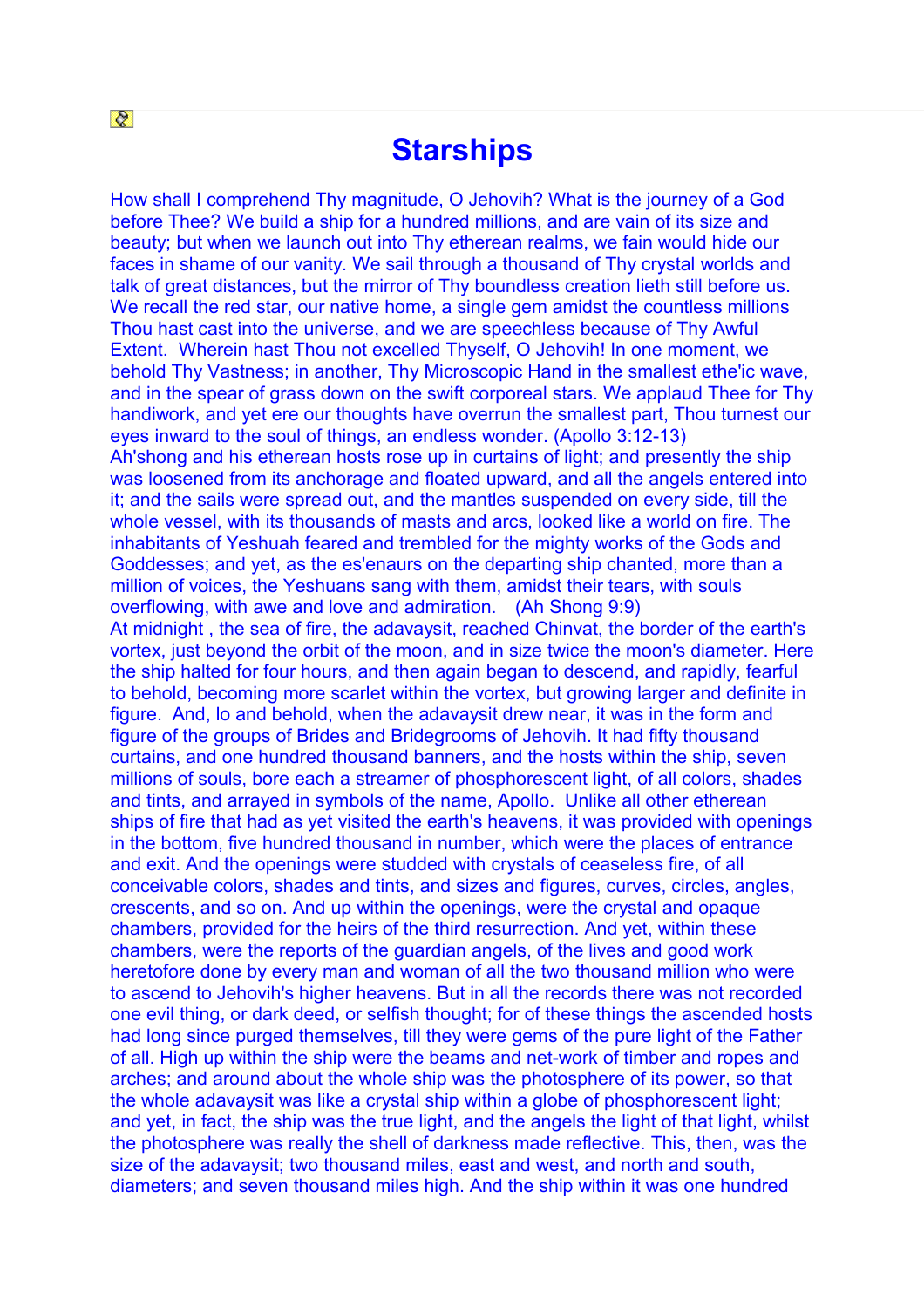miles, east and west, and north and south, diameters; and two hundred miles high. As the earth is opaque, with a transparent vortex around it, so not so, but opposite, is the structure of an etherean adavaysit, being light and habitable within as well as without, like the etherean worlds in the firmament. As Jehovih maketh worlds, and sendeth them forth in the places of His firmament, so, in imitation of Him, His etherean Gods and Goddesses make adavaysits to traverse space from star to star, and from one etherean region to another. Great in wisdom and power are Jehovih's etherean Gods and Goddesses! Yet they, too, were once but men and women, with corporeal bodies. Jehovih said: I have given power to spirits of the newly dead to clothe themselves from the atmosphere with corporeal semblances of flesh and blood; and, to My exalted atmospherean angels, I have given power to clothe themselves from ethe in forms of light. But, to My exalted etherean angels, I have given power to clothe their hosts with ships of fire, and otevans, and adavaysits. (Ah Shong 10:7-12)

On the way to Zeredho, Fragapatti and his hosts in the avalanza were joined by a ship of a thousand million explorers from the north regions, a thousand times farther than the north star, of the seventh magnitude of light, even three higher than Fragapatti. Ctu, the Chief in command of the expedition, greeted in the sign, *Jehovih's Name,* the which Fragapatti answered; and by certain signals the ships approached and made fast, the es'enaurs of the twain singing and playing the same anthem, five millions of voices, and half as many trumpeters. Then Ctu came near to Fragapatti, saluting, and the hosts stood in line, so they might hear what was said. So, after due ceremonies, and acquainting each other who they were, whence they came, and such like, then spake to Ctu, saying: I see thou hast thy ship ballasted with a north magnet? Fragapatti said: This is but a five years' dawn, and I teach my hosts how to ballast that they may the better read the maps and roadways and stars and suns. Of these, my hosts, five hundred millions, have become capable of being delivered into etherea, save in cosmogony. I am providing them, that when they shall have ascended, they may not be lost in the etherean worlds, or be dependent on others. Ctu said: What is the length of this serpent? Fragapatti said: Seven and oneeighth Hoitumu. And he asked Ctu what distance he had come from his home; and Ctu said: One million four hundred and twelve thousand eight hundred and thirty and two Hoitumu! What time hath thy journey yet before thee? Ctu said: Five hundred thousand years! Then Fragapatti inquired how many star-worlds Ctu had so far passed on his journey, and Ctu said: Twenty thousand star-worlds we have passed, some smaller than this red star, and some ten thousand times larger. Some of them yet liquid balls of fire, some newly crusted over, some with atmosphere and water and earth and minerals not yet separated, but boiling, seething, whirling; some firm and just entering the age of se'mu; and some old and worn out. And one we passed which had become barren as to living creatures; and the God, through whose pastures it passed, dissolved and dissipated it before us, having invited thousands of millions of guests to witness the scene. Of atmospherean worlds we have passed more than ninety thousand; some of them larger than the vortex of this red star, and capable of giving homes to a million times a million of inhabitants; and yet, on many of them, there were no people. Thus they discoursed on the size and wonder of Jehovih's kingdoms; but their numbers and descriptions only the Gods themselves could comprehend, they were so vast; and when they had about concluded, Ctu remarked: The mortal desireth to become a spirit; then his ambition is to become an etherean; next, an Orian; next, a Nirvanian; next, an Oo'tan, and then to travel in the surveys of magnitudes. But those ahead still call to us to hasten, because the glories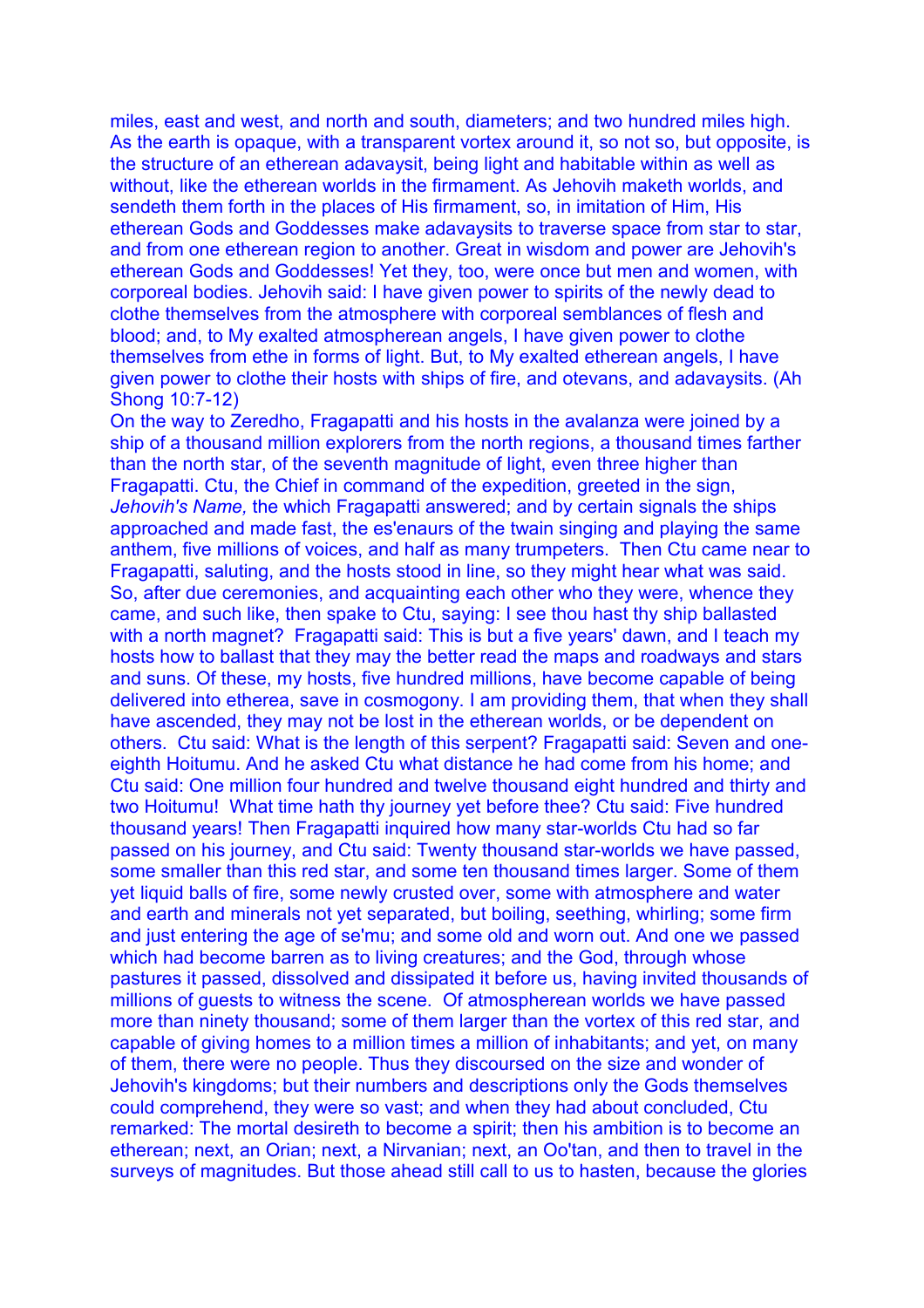ahead are still more surpassing in magnificence! Who, then, can approach the Unapproachable, All Highest! He Who fashioned the plan of all creations! Who is there that is not swallowed up with devotion and awe of Him Who is Ever Present, that extendeth beyond all limit, our Father, Jehovih! (Fragapatti 17:1-8) Then I called my hosts together, five hundred millions, in the Nirvanian heavens in Haot-saiti, in etherea, the highest heaven. And we entered into the airavagna, as, swelling high on every side, the music of millions cheered us on. Upward, high up, shone the glimmering red star, whereon now our steersman pointed the fire-arrow, to shoot meteor-like across Jehovih's pathway, and thitherward turned our buoyant souls, saluting our starters with a happy good-by! Arise! Arise! By my vested power in thee, O Jehovih, shall the elements fall before my will! Arise; onward! To the red star, speed on! Airavagna, upward, on! Thus spake Cpenta-armij, her voice mellow and sweet, but so tuned to the spheres it could be heard the breadth of a world. And Jehovih, with whose power and will she had learned to be as one, by long experience and studying submission to His will, lent a willing ear and strong hand. Out shot the flames, the buoyant force manufactured by less skilled workmen learning the trade of Gods, where whirled the million screws of fire, propelling, till the mighty ship reeled, and turned, and rose from its foundation, with all its joyous hosts aboard, shouting loud, and singing praise to Him who ruleth over all. Then turning round and round, slowly, spiral like, the great secret form and force of vortices now first revealed to man, to show the plan of worlds, and how holden in their places and moved in universal harmony and endless creation, the great airavagna began her course in the roadway of Salkwatka, in etherea, shooting toward the red star, the young earth. Nearing first the Oixanian Spars of Ochesu, where were gathered near the road ten million spectators to see the Goddess pass in her ship; and their banners waved, and their music burst forth most exhilarating; the which were answered by the airavagna's cheering hosts and sailing streamers. She halted, to salute in honor, the Goddess Yuetisiv, and then upward shot a thousand miles suddenly. Again onward, turning the breadth of the road, a million miles, to the right, to salute Vultanya, Goddess of the swamps of Ailassasak, where stood by the portico of her heavenly palace seventy million pupils, in their thousandth year of tuition, to receive the passing blessing of the Orian Chieftainess, Cpenta-armij. And thither, but a halt, as it were a nod, and downward on their heads Cpenta-armij sent a shower of newly-created flowers from the sphere above, and in turn heard their chorus rise joyfully, in as many million words of love and admiration. Still onward, upward sped the airavagna, her hosts viewing the scenes on every side, here most, the richest part and most glorious places of Salkwatka. Where the etherean worlds, rich in the glitter of swamps shining on the countless rainbow arches and crystal pyramids, afford an extensive view of the new Orian boundaries of Oteson's broad kingdoms. Here course the thousands of excursionists from the measureless regions of the Huan lights, where are to be seen a million varieties of fire-ships, of sizes from ten miles across to the breadth of a world, in unceasing travel, in tens of thousands of directions, onward in their ways, every several one a history of millions of years, and of thousands of millions of souls, and every soul rich in the knowledge of thousands of worlds. By music alone, some their ships propelled, the vibratory chords affording power sufficient in such highskilled hands, and the tunes changing according to the regions traversed. Others, even by colors made in the waves of sound, went forward, carrying millions of angels, every one attuned so perfectly that his very presence lent power and beauty to the monarch vessel. And downward and upward, and east and west, and north and south, and of every angle and course; such were the traveling regions of